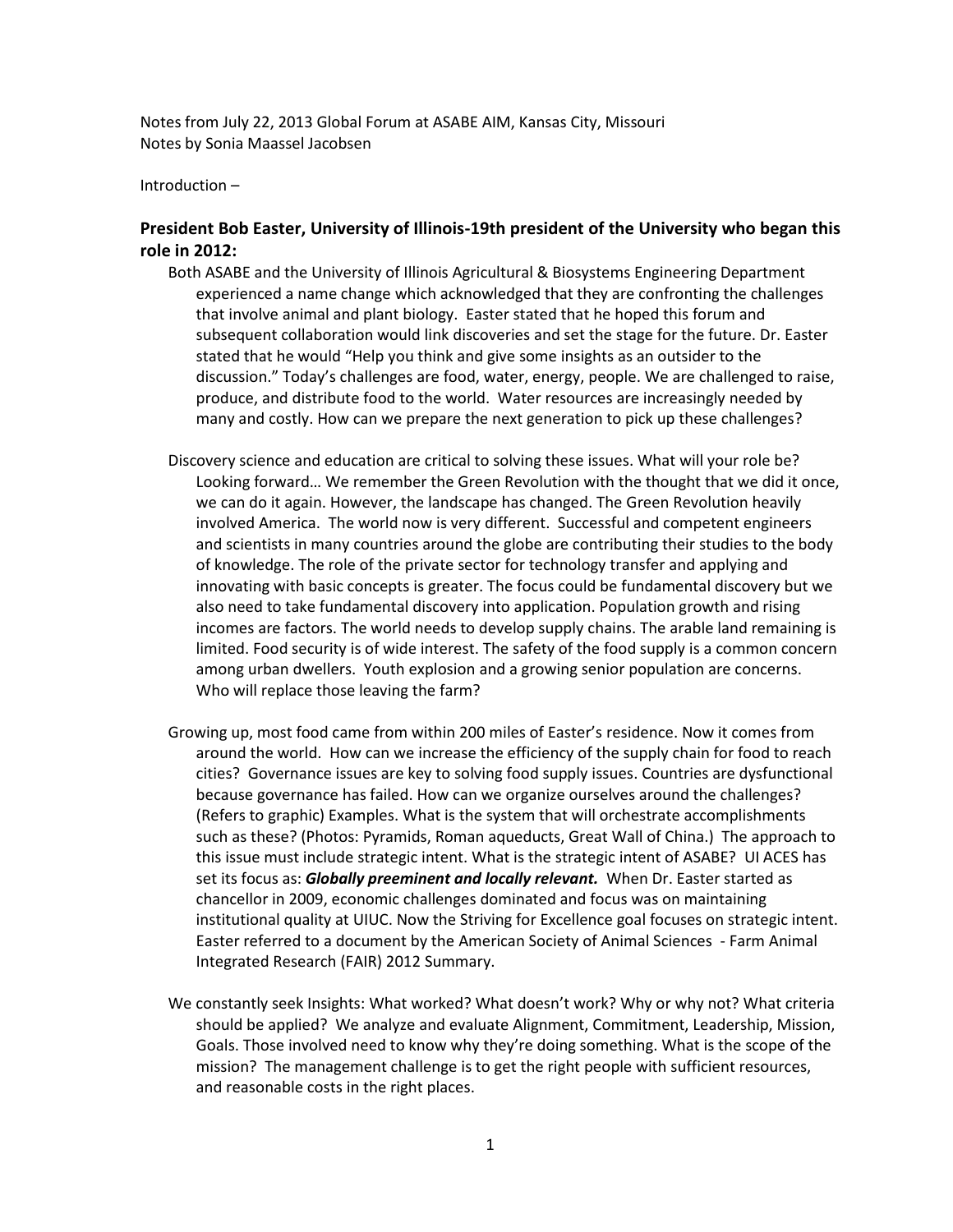Each of our eleven panelists has been asked to speak from their experience. What are the 2-3 most critical challenges in your region? What approaches are being employed to solve these challenges? What barriers to success have you encountered? What opportunities exist for collaborating? Each panelist will speak for 3 to 5 minutes after which the audience is invited to submit questions to the moderator for panelists to answer. Cards were made available on each chair in the room.

# **Remarks from Panelists:**

### **1. Jong Hoon Chung – Korean Society of Agricultural Machinery**

Korea has two challenges: food and energy. The Korean dietary life and food policy are changing due to 1) rapid economic growth, 2) new substitute foods, 3) new food processing technology, 4) income level, and 5) change in foreign policy such as the FTA. The 2011 levels in Korea for self-support are 45% for food and 24% for grain. This ratio is low compared to other OECD countries. If North and South Korea reunite, the current level of food security is very low. Therefore, a stable food selfsupport policy is very important for Korea.

Korea's current food policies are: 1) National investment to increase the self-support of food and grain, 2) Establishing environmentally friendly stockbreeding, 3) Prudent opening of the Korean agricultural market, 4) Establishing the national food management system, 5) Expanding R&D in agriculture, 6) Preparing for climate change, 7) International cooperation in agriculture. Among these food policies Korea is focusing on investment in the industrial agriculture R&D to develop practical technology.

Energy is the second major problem for Korea. Korea is a resource poor country. Korea imports 97% of energy resources from overseas. Energy consumption is ranked 10<sup>th</sup> in the world. In 2011, Korea's energy consumption was 39% oil, 29% coal, 17% natural gas, 12% nuclear energy and 3% renewable energy. However, Korea is striving to increase renewable energy to 5% by 2015.

Korea's current energy policies are focused on: 1) Increasing national R&D investigation of renewable energy, 2) Concentrating to secure optimum level of backup power by increasing power plants, 3) Developing the technology to reduce the greenhouse gases, 4) Introducing a policy to stabilize the price of energy. Korea's current focused research areas of energy are 1) renewable energy, 2) thermal energy network, 3)  $CO<sub>2</sub>$ -free, 4) clean fuel, 5) next-generation battery, 6) energy convergence material. Korea is investing in the energy convergence materials research such as biofuel, biogas[, biomass](http://endic.naver.com/enkrEntry.nhn?entryId=b7e1b103367d4b7788016d9d3bdbf187&query=%EB%AA%A9%EC%A7%88%EA%B3%84) and also investing in developing technology to produce high-efficiency hydrogen energy.

Summary: Korea is exposed to various food and energy issues, and national R&D is working actively to solve them. Particularly, development of high value food and new renewable energy is required. Also, as there are national concerns and active investments for global challenge issues, Korea needs to discuss global collaboration in the agricultural and biological engineering field.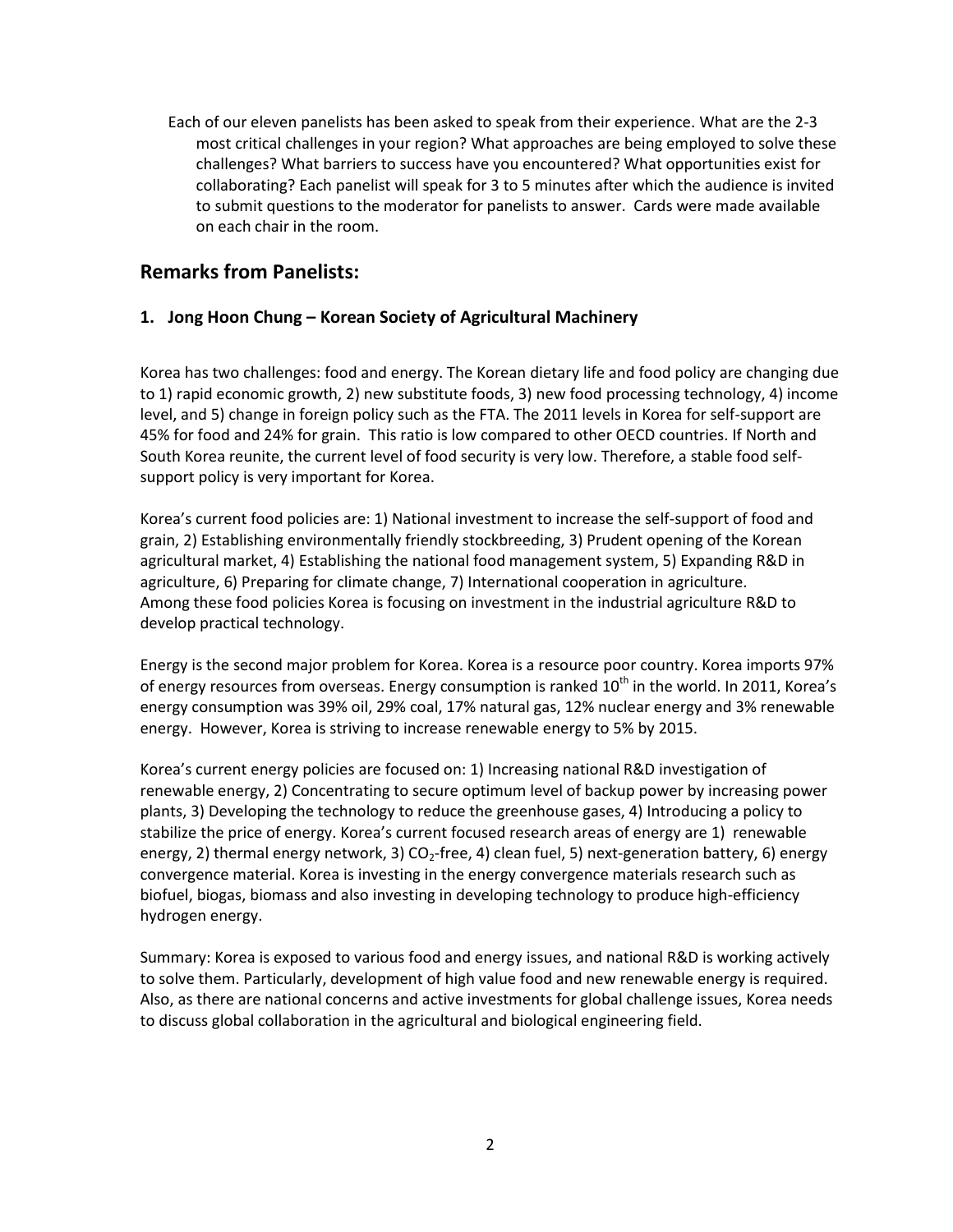## **2. Daniella Jorge de Moura, Brazilian Society of Agricultural Engineering and Latin American and Caribbean Association of Agricultural Engineering (ALIA)**

Good morning everyone, and thank you for this opportunity to speak briefly about the issues facing Central and South America. But first of all, I would like to thank the American Association of Agricultural and Biological Engineers for the opportunity to represent Alia (The Latin American and Caribbean Association of Agricultural Engineers) and SBEA (The Brazilian Association of Agricultural Engineering) for whom I am currently the president. I also thank the CONFEA – Brazilian Federal Council of Engineering and Agronomy for funding my participation in this ASABE meeting.

ALIA was founded in 1994, with the objective to join all the Agricultural Engineering Associations from Latin America and the Caribbean.

SBEA was founded in 1965, and like ASABE, has the main objective of creating opportunities to discuss and disseminate scientific knowledge applied to Agricultural Engineering. Today, we have more than 1,000 members, and our next Brazilian Agricultural Engineering meeting will be held in the city of Fortaleza, from August  $4^{th}$  to  $8^{th}$ , and we are expecting more the 1,000 to attend. Talking about the top 3 challenges that our organization are facing, we can list:

- The challenge to develop technology and new methodologies to:
	- $\circ$  Produce more food and fiber to feed the growing population, adopting more efficient and sustainable production methods and adapting to climate change.
	- $\circ$  Produce the next-generation biofuels with less direct impact on food crops than firstgeneration biofuels;
	- o Reduce greenhouse gas emissions in livestock and the rest of agriculture.

To meet these critical challenges we promote Scientific and Technical meetings, technical Courses and a Journal named the Agricultural Engineering Journal that has an Impact Factor of 0,353. This has been increasing since we started to publish the articles in the English language. Perhaps you are aware of the Brazilian initiative, the so-called Science Without Borders program. Brazil has committed to sending more than 100,000 students and faculty abroad, with the purpose of increasing scientific training and promoting the establishment of new initiatives. I would like to thank the many ASABE members that are contributing by hosting our students, and encourage your continued participation. We also need more involvement by key agribusiness sectors to provide unique internships.

Finally, I would like to finish by providing a few key statistics for you to consider:

- SBEA has over 1,000 members. Each meeting includes approximately 500 students, mostly graduate students, as well as faculty and industry representation.
- Brazil's rapidly expanding food and fiber production means we need to continue to enhance our methods for training future engineers in this sector.
- In the past 5 years, Brazil has initiated new courses in Biosystems Engineering, further enhanced its fundamental training in Agricultural and Environmental Engineering, and developed several important undergraduate exchange programs with US partners such as Illinois, Iowa State, Purdue, and Kentucky.
- As a professor and administrator at UNICAMP, the State University of Campinas, I can assure you that we are actively seeking new collaborations and partnerships among industry and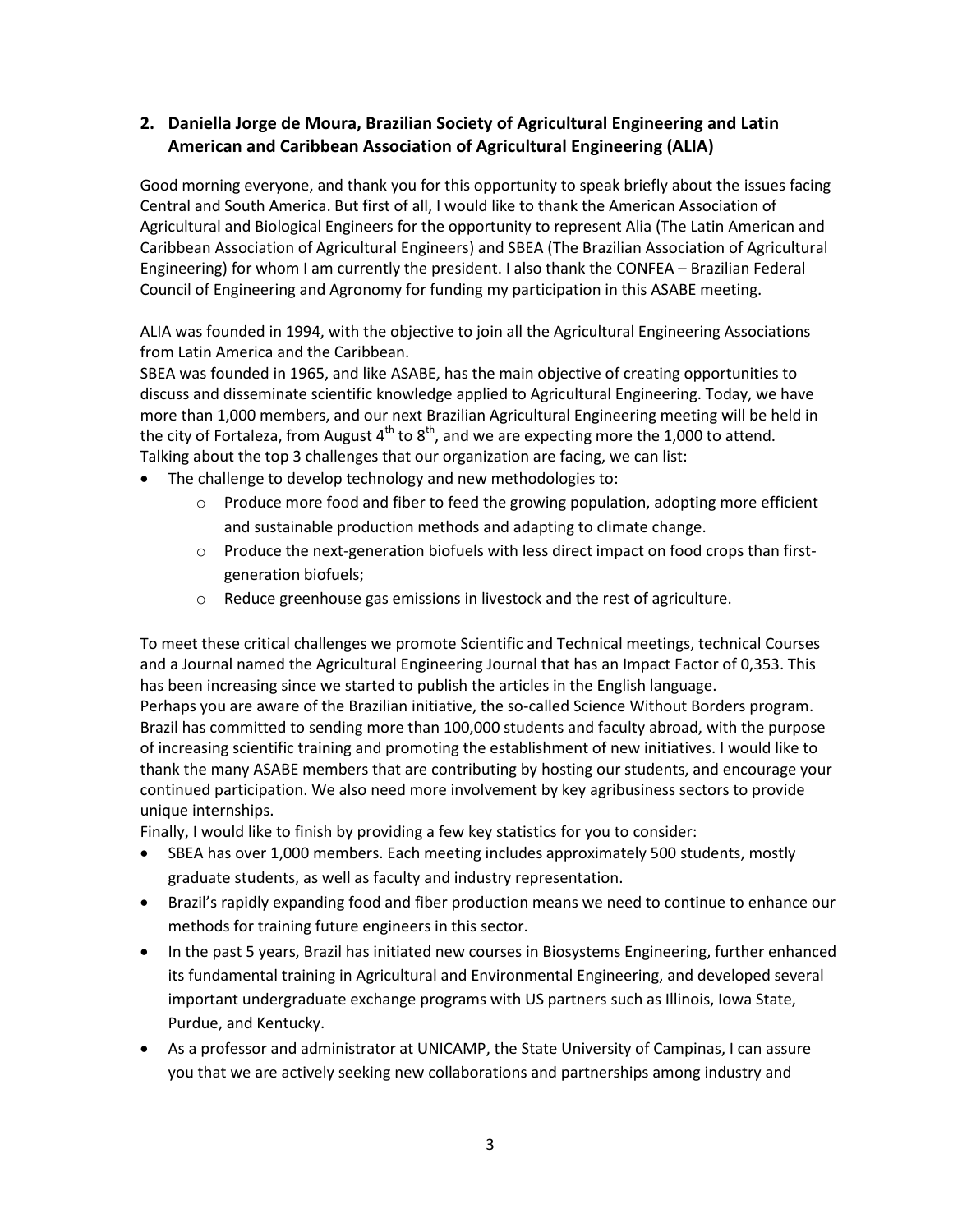faculty in Agricultural Engineering. We know that students are our future, and your continued efforts and involvement are appreciated.

Thank you for this opportunity. Please feel free to contact me if you would like further information regarding the Brazilian and Latin American scene in Agricultural Engineering.

## **3. Richard (Dick) Godwin, European Society of Agricultural Engineers (EurAg Eng) and the UK organization IAgrE**

1. Thank you for that warm introduction; it is an honor to be here.

2. Firstly I would like to extend the apologies of Florentino Juste who for family reasons cannot attend today. As a result the Secretary General of EurAgEng (David Tinker) - has asked me to speak on their behalf. As this request was at very short notice I am not aware of the formal position of the European Society – but I will, however, give a view from my recent perspective, albeit with a UK bias, but hopefully not too dissimilar to continental Europe, to where I make 6-7 trips per year.

3. In the UK the issues were brought to a head by the publication in 2011 of the Foresight Report – "The Future of Food and Agriculture" commissioned by the then UK Government Chief Scientist, Sir John Beddington. He referred to it as the "The Perfect Storm". These are not dissimilar to the points made by our plenary speaker this morning and Robert Easter a few moments ago. It highlighted 6 major concerns:-

- o Global population increase
- o Changes in size and nature of per capita demand
- o National and international governance of the food system
- o Climate change
- o Competition for key resources
- o Changes in values and ethical stances of consumers.

And set 5 challenges:-

- o Balancing future demand and supply sustainably ensuring affordability
- o Ensuring stability in supply protecting the most vulnerable from volatility
- o Achieving global access to food and ending hunger
- o Managing the contribution of the food system to the mitigation of climate change
- o Maintaining biodiversity and ecosystem services while feeding the world.

4. My colleagues and I read the report with much enthusiasm - only to be disappointed it made no mention of engineering! So we made an appointment to see Sir John – who agreed with us, and asked us to prepare a response, which we did: "Agricultural Engineering: a key discipline enabling agriculture to deliver global food security". It is available on the website at www. iagre.org

5. Thankfully - "the UK Agricultural Industry" has risen to the challenge and a report - "Feeding the Future" has just been published, picking up on some of the issues raised in the IAgrE Report. This list includes the following topics, among others:

 $\circ$  1. Use of modern technologies to improve the precision and efficiency of management practices

 $\circ$  3. Use of systems-based approaches to better understand and manage interactions between soil, water and crop/animal processes

 $\circ$  4. Develop integrated approaches to the effective management of weeds, pests and diseases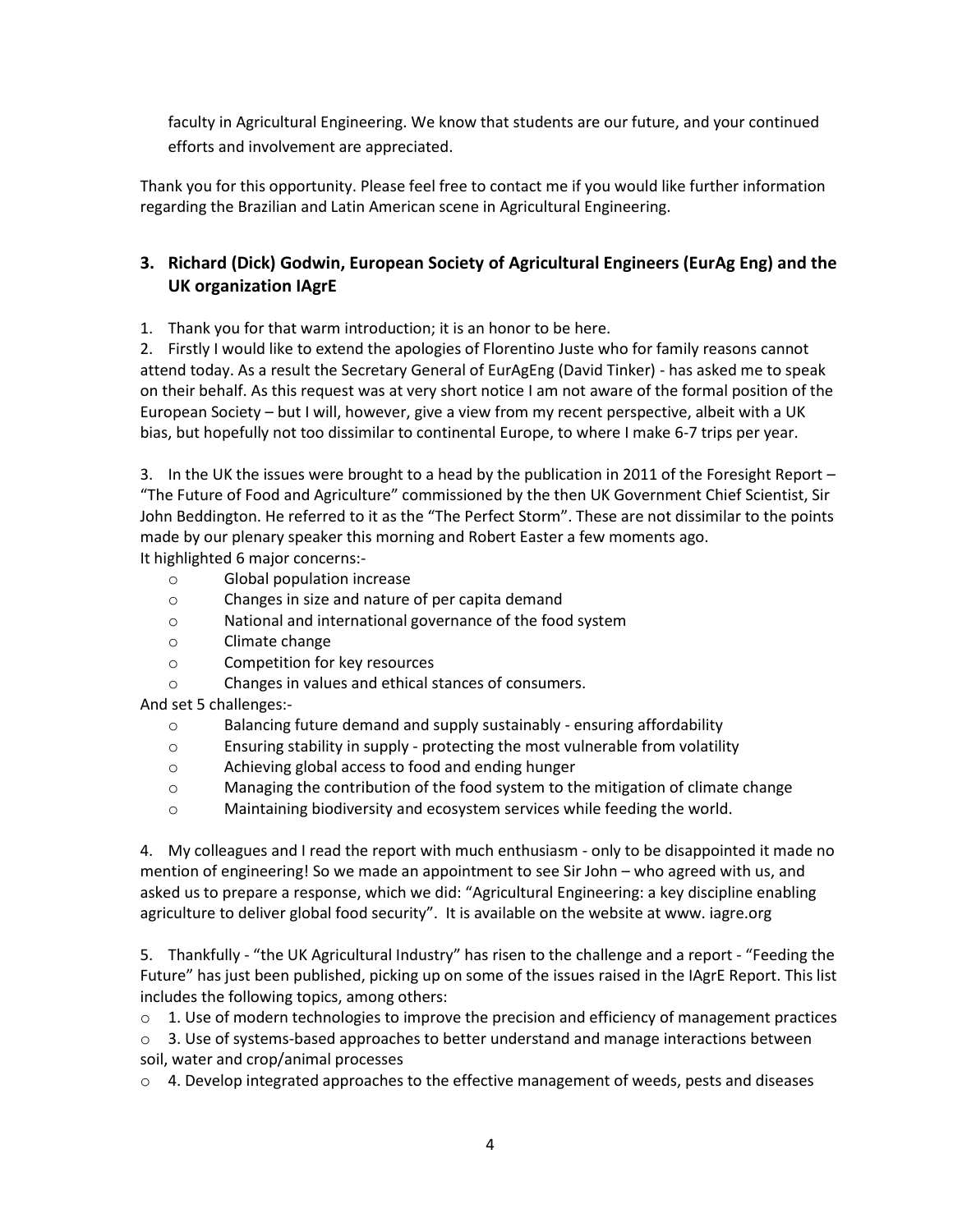$\circ$  7. Extend training, professional development of researchers, practitioners and advisors to promote delivery of the above.

6. Thankfully the politicians did listen and today, at 4.30 am Kansas City time, the UK Government launched its Agricultural Strategy. I'm still not sure how engineering will be represented in this, but I'm told it will reflect the issues raised by "Feeding the Future". Precision Agriculture, Soil and Water Management, and Weed and Pest Control cannot be achieved without engineering inputs.

7. This then brings us to what I call "The Hungry Skills Gap" – the void produced by the 20 years of decline in agricultural research & development and extension which saw many mid - career agricultural engineers leaving the profession to follow other career paths as extension services, research stations and university departments were closed. Making it more difficult for the 60+ engineers to retire because of the skill gap needed to mentor the up and coming graduates and post doctorates (of which I am happy to say are relatively plentiful). My major concern is the lack of firsthand experience of practical agriculture of some of the post-doctoral graduates. Whilst I fully support the need to publish – the focus on "publish or perish" in our universities/research stations can "distort the mission" and should be treated with care as we will not feed the world on scientific publications alone.

8. In Europe the new "Common Agricultural Policy" (CAP) framework was outlined on 26<sup>th</sup> June 2013 which according to the European Commissioner for Agriculture and Rural Development (Dacian Ciolos) – ".... will lead to far-reaching changes: making direct payments fairer and greener, strengthening the position of farmers within the food production chain and making CAP more efficient and more transparent. These decisions represent the EU's strong response to the challenges of food safety, climate change, growth and jobs in rural areas. ..."

9. I will leave you with a demonstration which shows that we grow our food on less than 3% of the world's surface – so that managing our soil & water resource is crucial, which is reinforced by 2 classic statements:-

The first by - F D Roosevelt "The nation that destroys its soils destroys itself!" and the second by the great philosopher "Anonymous" - "Man has only a thin layer of soil between him and starvation". Thank you – I hope this has been a useful addition to the discussion. From which there are plenty of opportunities to work with other societies the only barriers are time, money and above all else good leadership and governance at all levels within agriculture. In conclusion I would like to stress that the challenges and opportunities are enormous, and because there are so few of us – we all need to work together using our complimentary skills to feed the world in a sustainable manner. Personally I believe working together we shall achieve this goal – remember that "Engineering" can deliver many of the short term benefits that we need - allowing time for the pioneering research to come to fruition.

## **4. Klein Ileleji, African Network Group**

Hunger, malnutrition, and poverty remain in evidence in much of Africa. Often all of Africa is boxed together but based on diversity this is not true. Africa has a diverse climate from north to south. It also has diverse people groups, diverse history, diverse economic structures. Problems in Africa can only be solved by understanding the diversity. Resources must be distributed where they are needed. No one agricultural society represents the continent. Opportunities for agricultural and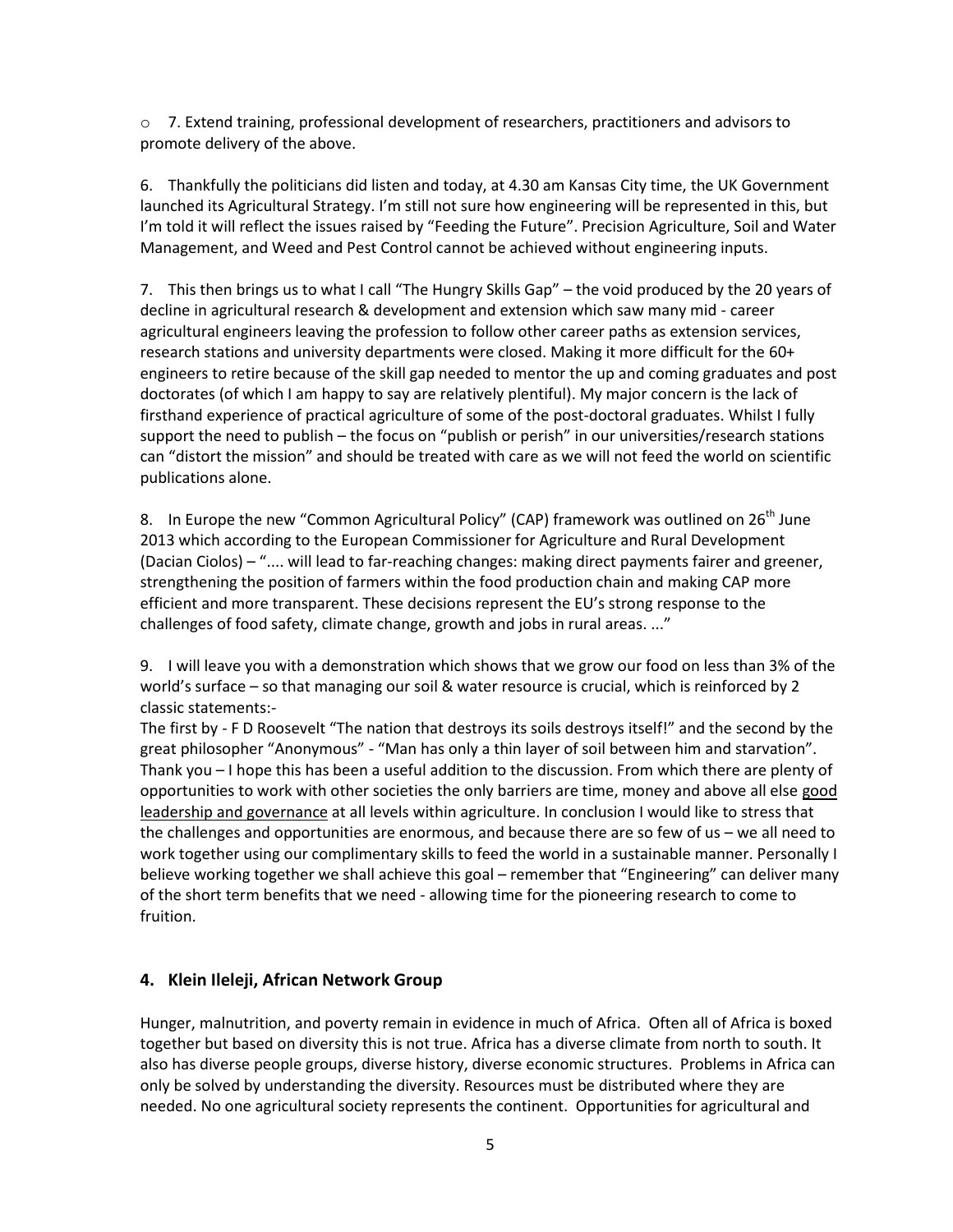biological engineers are as follows: #1 - Reduce extreme poverty and hunger is main goal in Africa. #2 – Foster strategic partnerships to address needs. #3 - Empower women. 70% of the farming population is women. We need global partnerships for development. Another challenge is how to deliver solutions to those that need them, for example, how do we deliver technology to lowincome women farmers owning 2 acres. Africa would like to create jobs for engineers to deliver these solutions to small landowners. This is different from the Green Revolution. We must link agricultural production to markets. We need to be able to sell goods to make money so that subsistence agriculture is not just practiced by farmers but as a source of livelihood by generating income that would help educate their children, pay the bills, grow their business, etc. We seek to link aid to local solutions – we are not trying to feed people but to teach Africans to feed themselves.

#### **5. Anthony Kajewski, ASABE President 2012-2013**

We don't have enough agricultural and biological engineers to deal with the current problems. The image of agricultural and biological engineers fell in public opinion. In seeking to interest students in the major, departments changed their name and added biological to the program name. The problems we face all have biological aspects. We need to promote our expertise in these areas. Agricultural engineering is one of the top 10 disciplines needed in the near future per a Forbes magazine article. Enrollment has increased at many universities in recent years. ASABE's name change was made in 2005. Everything we do has a biological aspect. We need to continue to promote what we do. We need to work with high school students to get them to pick Ag & Bio Engineering as a major. ASABE is to be a cosponsor of EWeek in 2015. We need enough engineers to solve the challenges of not enough food, fiber, renewable energy, clean water.

## **6. Toshinori Kimura, International Commission of Agricultural and Biosystems Engineering (CIGR) Secretary General**

CIGR is an international organization, comprised of many regional and national societies. It has no individual members, only societies. Our presence is not widely known but there are challenges in international cooperation. We need to improve our activity to harmonize international activity in this field.

## **7. Yoshisuke Kishida, Science Council of Japan**

Shin-Norinsha Co., Ltd. was established by Kishida's father in 1933 to promote mechanization in Japan. The senior Kishida was the first member of ASABE from Japan. He established the Kishida International Award in 1978. The company is now 80 years old. The Shin-Norinsha continues to promote mechanization in developed and developing countries. Many gaps exist between small farmers and urban dwellers. As the gap increases, the stress on the world increases. As the population grows, technology is needed to increase land productivity. Timely and accurate operation and better mechanization are needed. The Agricultural machinery industry is trying to fill the gaps. The power of our science and technology is increasing rapidly. The Internet lets us share information quickly. Will human beings handle the power of the technology well or not? We need a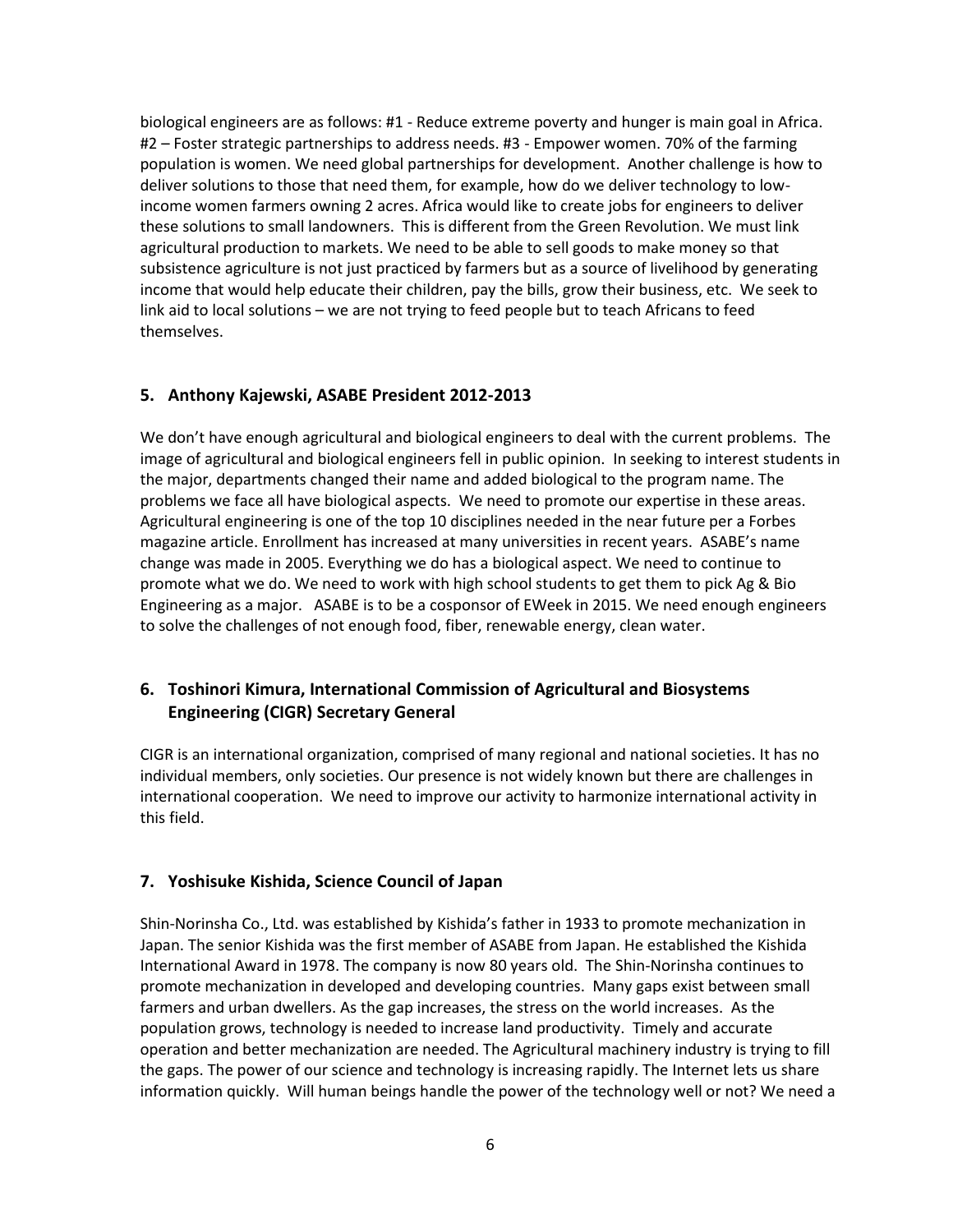good way of thinking to control the power. The world needs harmonization with life systems. Human beings can't survive without harmonization between human beings and other life systems. Food, fiber, forest products, medical products, water, flowers, good environment – all need better harmonization to be adequate in the future. Agriculture's most important function is to change human beings for the better.

### **8. Ta-Te Lin, Taiwan Institute of Biomechatronics**

Taiwan is a small island with less area than New York State, but supports 23 million people. Taiwan has a high population density and small scale agriculture. The large urban population has transformed agriculture in Taiwan two ways/times; first, to agricultural mechanization from hand labor, and second from mechanization to automation. Taiwan has more concerns on food safety and sustainability and environmental concerns now than ever before. Food safety is the #1 concern. #2 concern is feeding people in highly populated areas, trying urban agriculture, and vertical farming. #3 concern is the aging society – a high proportion of farmers are over age 65. How can we introduce young people to agriculture and change the structure of agricultural industry will be a great challenge. Taiwan needs to apply new technology to agriculture. Politicians need to be encouraged to support for agriculture. Taiwan needs to reorganize people and industry to be involved in agriculture. Lin witnessed agricultural mechanization as it happened and saw the change from manual labor. Rice production is now very mechanized in Taiwan. Formerly, grain was dried with solar energy but now large drying systems dominate. The future will be good – as Helmi Ansari said: Live well, forever.

#### **9. Bernardo Predicala, Canadian Society for Bioengineering (CSBE)**

Previous speakers already described some of the challenges in North America in general, and for the most part Canada faces a similar situation. The top challenges unique to the Canadian setting include: 1. growing the expertise required to drive and sustain the bioeconomy (agriculture and forestry) in a cold-climate production environment within the context of globalized agribusiness; 2. building value-added bio-industries in an economy that is historically founded on commodity export, and 3. developing technologies in biomass concentration and transportation to achieve economies of scale in a geographically-extensive domain. At present, CSBE collaborates closely with ASABE, CIGR and other global societies in co-hosting international conferences and related events, while individual CSBE members or clusters of members are engaged in professional activities with international collaborators. The current CSBE structure, size, and resources preclude the Society from pursuing many initiatives on its own to address these challenges on a global scale. However, CSBE is open to participating in future opportunities to collaborate with other societies to address these global challenges.

## **10. Ying Yibin, Chinese Society of Agricultural Engineering (CSAE) and Chinese Society for Agricultural Machinery (CSAM)**

China's economy has developed fast in the past 34 years. In 2011, China became the  $2^{nd}$  largest economic entity in the world. Meanwhile, China has also made great achievements in agricultural development, and has successfully solved the problem of food self-sufficiency for the 22% of the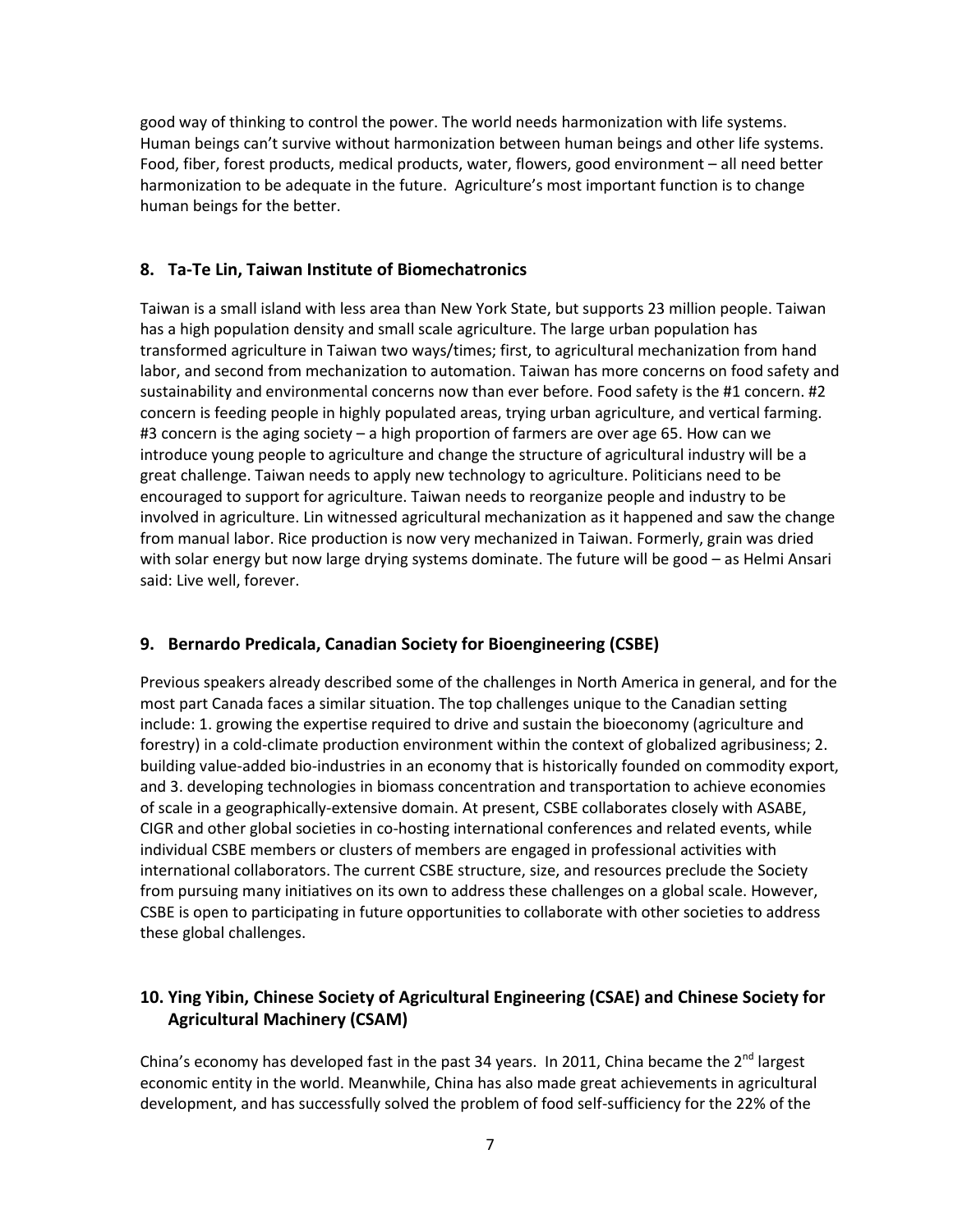world population with 7% of world farmland. However, China is still a developing country. Even if the proportion of agriculture in GDP falls down to 1%, it is still 100% important. The two most important challenges our profession are facing are #1 Agricultural modernization/mechanization and #2 Food security. The per capital water resources in China is less than 1/4 of the global average, about 50% of the farmland without irrigation. The per capital farmland in China is less than 1/3 of the global average, and 2/3 of total is medium & low yield farmland. With the development of urbanization, the average annual reduction of cultivated land was about 0.7 million hectare per year. More agricultural equipment and mechanization are needed to replace laborers going to cities. Agriculture is the strategic industry of ensuring the social stability and economic development. Though our profession in China facing lots of challenges, I am very optimistic with our profession. Let's work together globally to move our profession forward!

## **11. Fedro Zazueta, International Commission of Agricultural and Biosystems Engineering (CIGR)**

Never in human history have we seen the levels of wealth, health, scientific understanding of the world around us, and the technological achievements that we experience today. However, never in human history have we been faced with the absolute numbers of people without adequate food, medical attention, housing, education, and the threats to our planet that we are faced with today. In this contemporary context, the profession of agricultural and biosystems engineering can make great contributions to improve the quality of life of all, and ensure a sustainable future for generations to come. As professionals, we need to insure that agricultural and biosystems engineering plays an influential and contributing role in finding solutions to the problems facing us. As engineers, we often tend to focus and define ourselves by the body of knowledge and technologies used by our profession –what we do. We must shift the focus from what we do, to the relevant outcomes our profession generates in the resolution of the challenges that currently face us. We need to ensure our profession addresses relevant issues and is nimble enough in defining itself to proactively address problems in a timely manner.

Over the past few decades we have seen our profession evolve. The discovery of the double helix, the development of computer and networking technologies profoundly affected and transformed our profession. The full impact of developments in biological science and computing technology on our profession took decades to be fully recognized. With the enabling tools that this science and technology brought to the profession, we created tools that allow us to address old and new problems in innovative and more effective ways. But neither the problems facing us, nor science and technology remain static. Thus, it becomes important to our profession to anticipate future problems and pay careful attention to developments in basic science and technologies that when brought to bear over problems result in favorable outcomes. What will be the next scientific or technological development that will transform our profession? Is our profession sufficiently nimble to adapt to them? Are we ready to capitalize on the opportunities this will bring? To be effective, our profession must position itself to realize the potential contributions it can make. As engineers, this requires that we move beyond being "problem solvers" and raise our participation to "strategic partners" at the highest levels of policy creation and resource allocation. For this purpose CIGR has created a strategic taskforce. A second component towards this is YOU, as an ambassador for our profession. Also, we must accelerate our efforts to disseminate information on what we do and achieve. Related to this is making knowledge available globally, most importantly for countries or regions of the world that lack out expertize, and increase collaboration at a world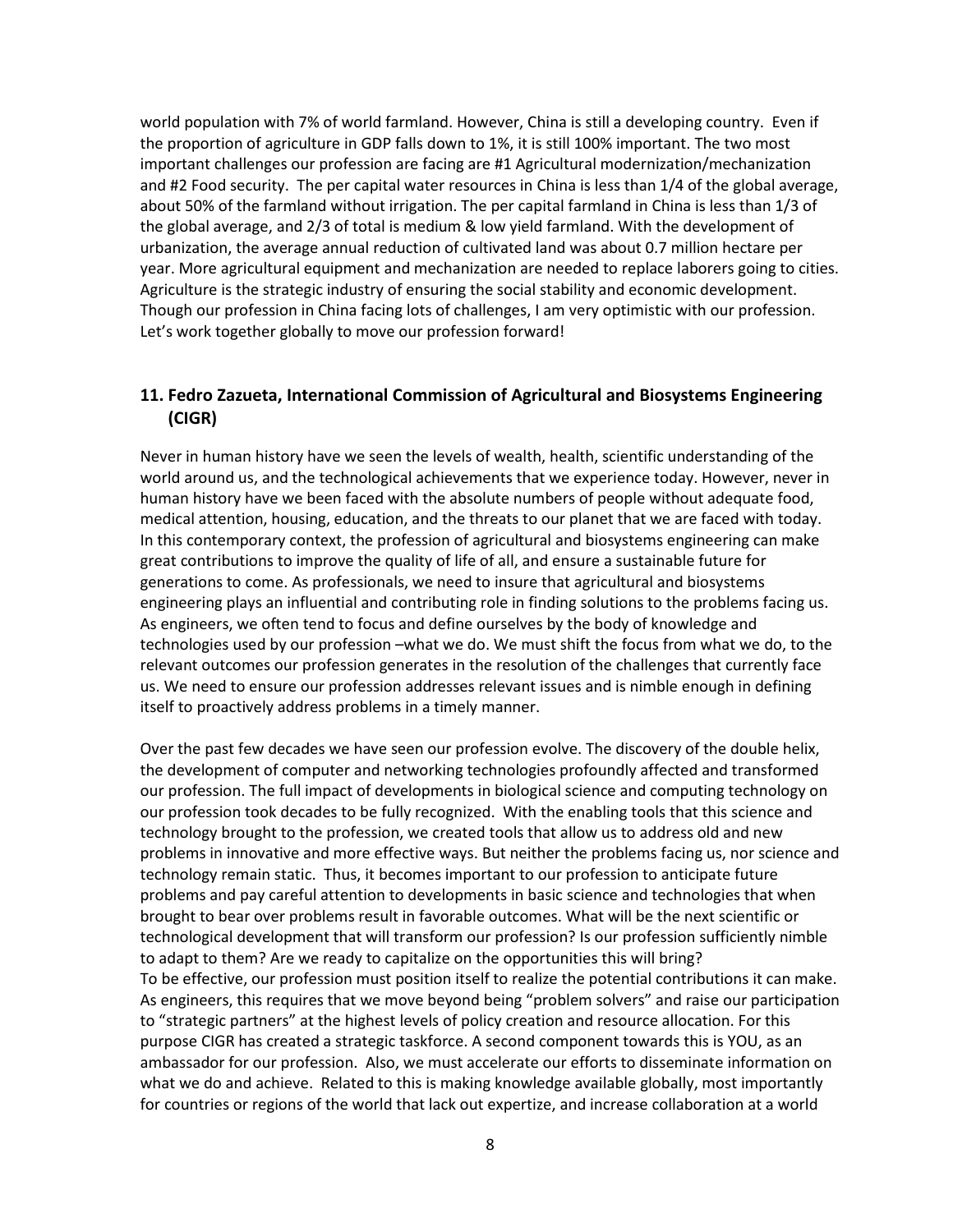scale. Current mechanisms being developed by CIGR towards this include multilingual eTexts to be made available at no cost to end stakeholders and massive open online courses (MOOCs) prepared by top experts in the field.

Our profession, through our societies and each of us must be present. We can become strategic partners that help bring solutions to the complex problems we are facing today for the benefit of all.

# **Questions from the Audience with Response(s):**

1 – Water use in places like Yemen and Qatar may be focused on drug production, like a mild narcotic chew. High energy and water uses for desert lawns and golf courses vs. food production in the US raise questions about our priorities. (Rod Noh[r r.nohr@nohrengineering.com\)](mailto:r.nohr@nohrengineering.com) (one response from panel) Dick Godwin (UK) – I went to a copy of Resource magazine, the issue edited by Tony Grift, looking at the article by Buffet. That article encouraged replacement of 20 year old systems in use in the US which would result in much increase in efficiency.

2 – I have no real disagreement with presentations & points. However, one area not mentioned that engineers can address is reducing food waste (report of Institution of Mech Engineers (UK) suggests 40-50% less). Do you see this being recognized in the future? (Norm Scott [nrs5@cornell.edu\)](mailto:nrs5@cornell.edu) (one response from panel) Klein Ilelji - US initiatives and similar efforts in the UK and other nations are giving high priority to reducing post-harvest losses. 4 billion US dollars equivalent is lost in grain post-harvest losses annually.

3 – A lot of students who graduated with an agricultural engineering degree pursue their career in other areas. Why? Is it due to a small job market, low salary, challenging work environment? [\(ileleji@purdue.edu\)](mailto:ileleji@purdue.edu) (response – not sure by whom) Many positions are dependent on government policy to pay their salary. Governments have cut funds for research. More graduates go into business. The trend is to a significant disinvestment in things like experiment stations. What are areas where the government needs to continue to make investments? The private sector is not in some of these areas for good business reasons.

4 – How do the social sciences (i.e. sociology, anthropology, etc.) fit with solutions to global challenges? Is there value to transdisciplinary collaboration to solve these problems? (Michael Sheehan [mrsheeha@purdue.edu\)](mailto:mrsheeha@purdue.edu) (response) Fedro Zazueta - Problems are not purely scientific or technical when they are applied to a community. We need to understand the cultural context. Better solutions are reached when the final decision maker is the one involved. People that make decisions for themselves will carry them into the future because they've chosen them. We must teach so knowledge is in a grower's hands. Peer to peer is best model. One grower can teach another because they know the same background and challenges. Solutions must emerge from the community itself.

5 – Almost all the panellists discussed "new generations", concerns, and how young people/students are needed. The buzzword in the USA is "STEM". How do we make "STEAM" and add agriculture to the picture? (Mark DeKleine [m.dekleine@wsu.edu\)](mailto:m.dekleine@wsu.edu) (Response #1) Fedro Zazueta – We have a deficit of scientists and technologists in the U.S.A. Our profession is not vertical with science. Chemical engineers are aligned with chemistry. Mechanical engineers are aligned with physics. Agricultural engineers are very diverse and not linearly aligned with a single body of knowledge. We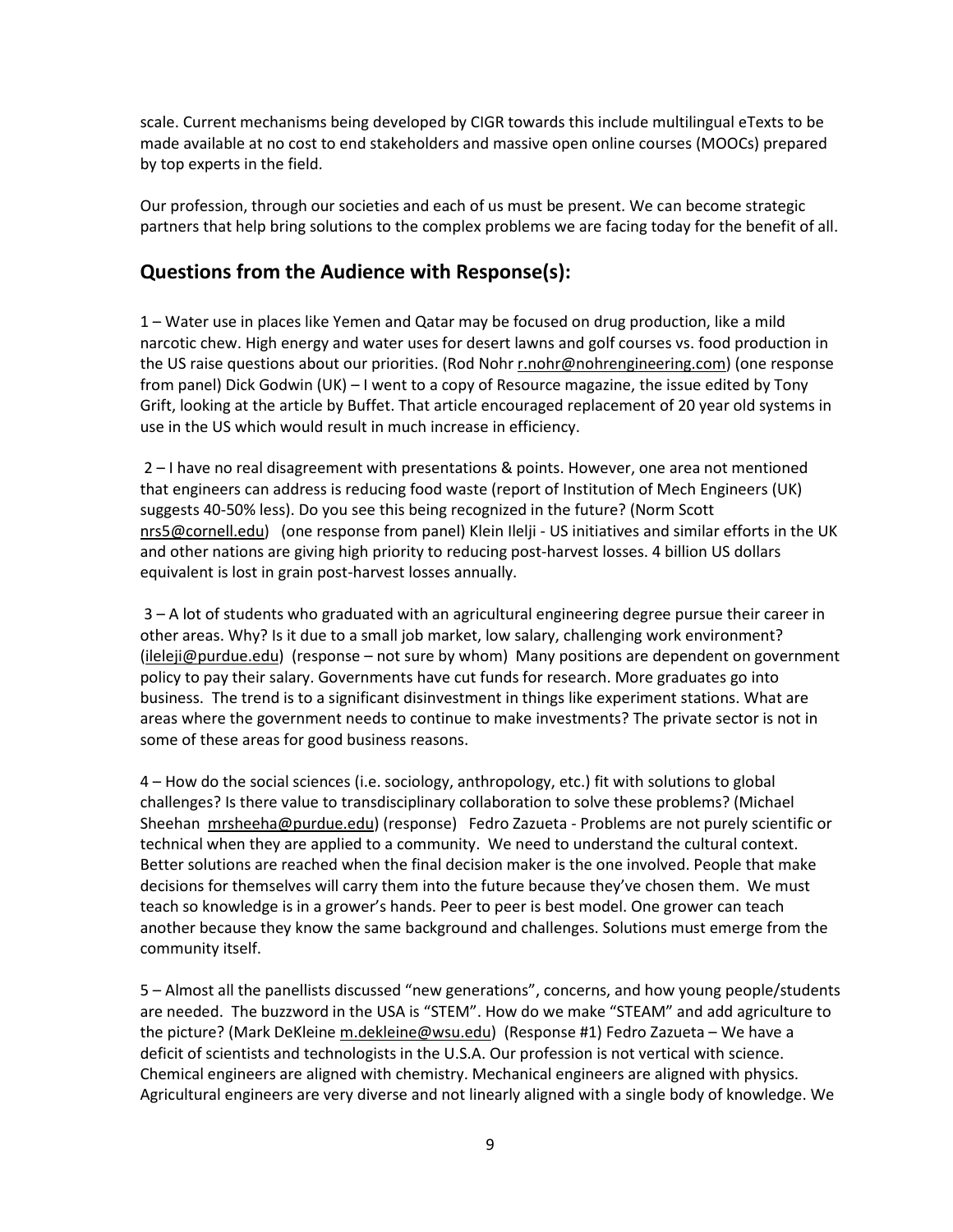are unique in that sense. We need to sell our profession well. We need to do better at selling it with students (some use the curriculum to go into some other field). What drives us is our human nature. We need to get to the heart of the student, appealing to their compassion to make the world a better place. (Response #2) Bob Easter – The next generation will come predominantly from the city. We need to find how to attract those bright young people from urban areas into agriculture. It's hard to recruit those.

6 – Most discussions focused on more production of food and fiber. What about creating an environment to limit population growth? (Anonymous) (Response) Bob Easter – Education results in people choosing to limit population growth. The Korean and Taiwanese panellists commented on the challenges of urban needs with high population density.

7 – There are two critical elements in determining "Governance": Population growth and limited resources. How will "governance" in the future balance these two elements? How do we avoid the potential conflict – even war? (Yuanhui Zhang) (Response – not sure from whom) Problems cross domains and involve more than engineers. Conversations need to include more people and be functional. Those making policy need to understand the broader picture.

8 – What can ASABE do to work with you (the panellists) to address the challenges you face? Some specific steps to be taken and opportunities to leverage? Also INTL-601 International Affairs Committee invites you all to the committee meeting at 6:30 p.m. tomorrow in Signboard 1 at the Westin to discuss how we can work well together as a group. (S.G. Bajw[a sreekala.bajwa@ndsu.edu\)](mailto:sreekala.bajwa@ndsu.edu) (Response) Fedro Zazueta – I encourage all attendees to come to the business meeting as well as technical meetings. When people work for the Society, the Society can grow and have a bigger impact.

9 – Large farms, large food companies, consolidation of agribusiness into fewer "hands", small farming vs. big farming, small processing & delivery vs. big companies. Crime and corruption's influence causes research to become proprietary, seeking profit. This restricts knowledge. (Rod Nohr [r.nohr@nohrengineering.com\)](mailto:r.nohr@nohrengineering.com) (Response #1 – not sure from whom – Easter?) University research in the 1980's did not become source of income but was shared broadly. Now we protect all work as intellectual property. (Response #2) Klein Ileleji – Technology can address corruption. In Nigeria, technology was applied to addressing corruption for fertilizer being bought by middle men. The government now has system so farmers receive fertilizer through a cell phone ID card. This eliminated the middle man and farmers get their products at a fair price. Apps are a life-changing technology because so many rural people have cell phones. (Response #3) Bob Easter – In the matter of food safety related to meat, it was important to establish a credible inspection service after harvesting using a supply chain. Can technology take this out of the hands of potentially corrupt officials? This profession can make great contributions in this area. (Response #2) Dick Godwin - Traceability for grains has improved even with a central silo. Even if an animal is cut in pieces, an RFID tag can be used to link the animal parts. (Response #3) Bob Easter – We have ways to know the genetic source now. We can follow it and do a gene map. This protects the consumer.

10 – How do greenhouse gas emissions challenge today's agricultural engineering industry? (Liangcheng Yang, University of Illinois) (Response #1) Daniella Jorge de Moura – These gasses affect livestock production all over the world. We need to mitigate with technology. (Response #2) Bernardo Predicala – We need to optimize production systems to reduce greenhouse emissions. (Response #3) Bob Easter – Is it all the nutritionists' fault? (Response #4) Fedro Zazueta – We need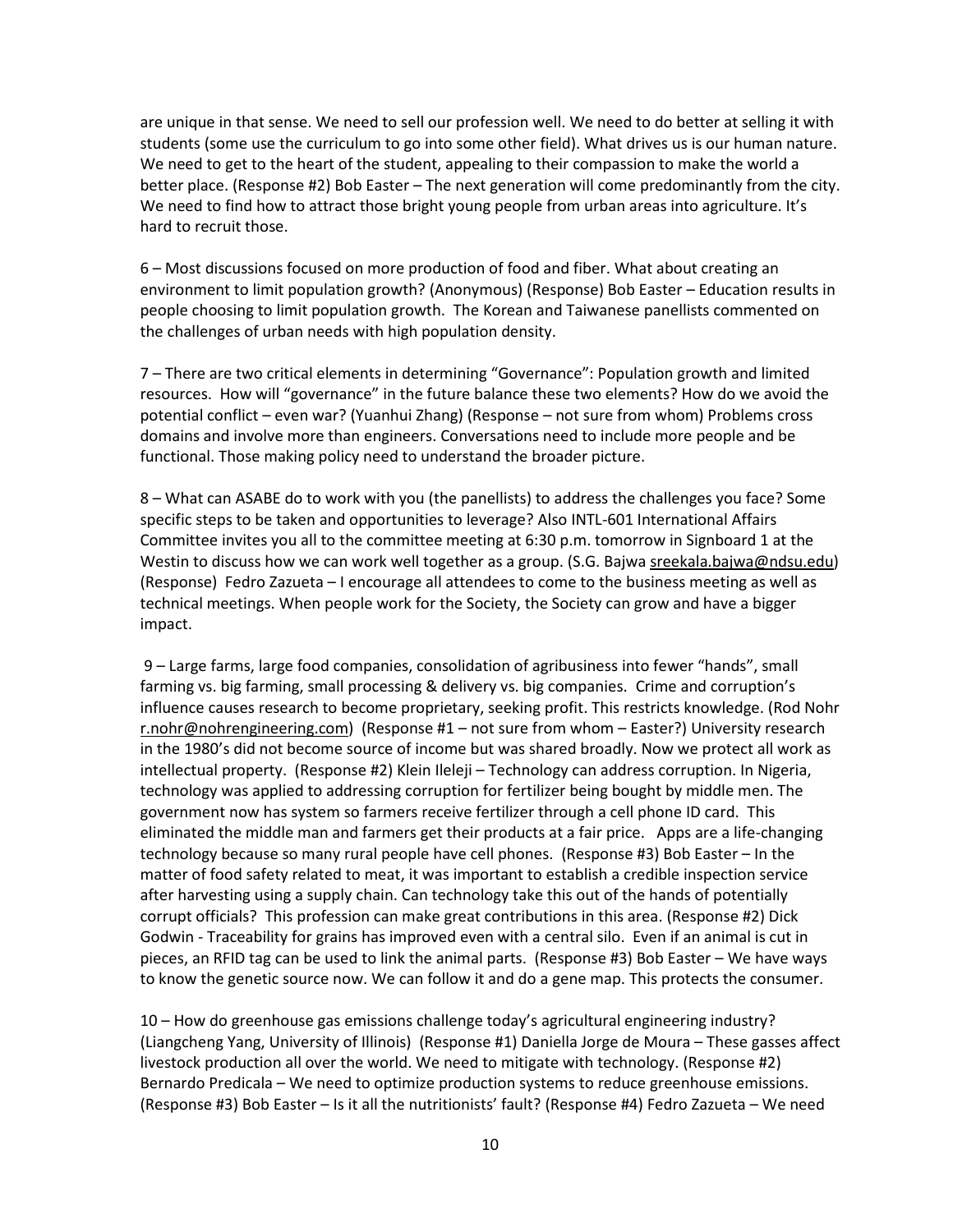to not only describe what we are doing but actually do something. (Response #5) Bob Easter – We need to develop concrete solutions.

11 – Please describe the challenges and benefits due to more and more of the agricultural industry's power and influence being in the hands of a few big corporations (e.g. Monsanto & others) that are driven by short term profit vs. long term sustainability. (Helmi Ansari, Pepsico) (Response) Fedro Zazueta –Governance involves where do we want to be and who do we trust for handling these issues? We do not have good mechanisms to assess and control and trust when executing new developments. Technology is neutral. The way we use it removes neutrality. What do we want for us and for future generations? The short term profit motive is never simple. Long term benefits involve more balancing of influencing agents.

12 – From the audience verbally: In the matter of population growth, if young girls are educated, the size of family is smaller. Statistical information shows that the uneducated have 9 children and those with at least a 4<sup>th</sup> grade education have only 3 children. We need to think outside engineering box.

13 – Genetic modification (GMO) is controversial. Comments? (Response #1) Dick Godwin – In the UK, scientists have new super wheat likely to increase yields by 30%. This was reported in the national press. 3 weeks later, the national press listed new developments in beans, maize, etc. None had come from genetic modification. Much can be achieved by adapting a few genes. Old fashioned plant genetics were what was causing increases to feed the world, not just changing a single trait like resistance to Round Up. (Response #2) Bob Easter – The cultivator is not used in recent times. (Response #3) Fedro Zazueta– Technology ethics are applied to grains, material science, energy science, etc. This has impacts at a social level. Governance is key. (Response #4) Klein Ileleji – We in the developed world must correctly educate the public about whether technology is good or bad for society. Adaptations will not be accepted in developing countries without this education. I have a Zimbabwe example. Maize was refused because it was genetically modified and its reputation was not favourable. We need to train students to understand the impacts of adaptations and modifications. (Response #5) Bob Easter – Science as a basis for making decisions was more accepted in previous times than today. Science facts are less accepted. The World Food Prize, often referred to as the "Nobel Prize of Agriculture" was started by Norman Borlaug. The three winners being recognized now are workers with GMO. Will this validate the GMO technology?

**Concluding Remarks: Bob Easter** – Our challenge is how to bring technology to small scale producers who contribute to the world food supply. This is significantly critical to feeding the world.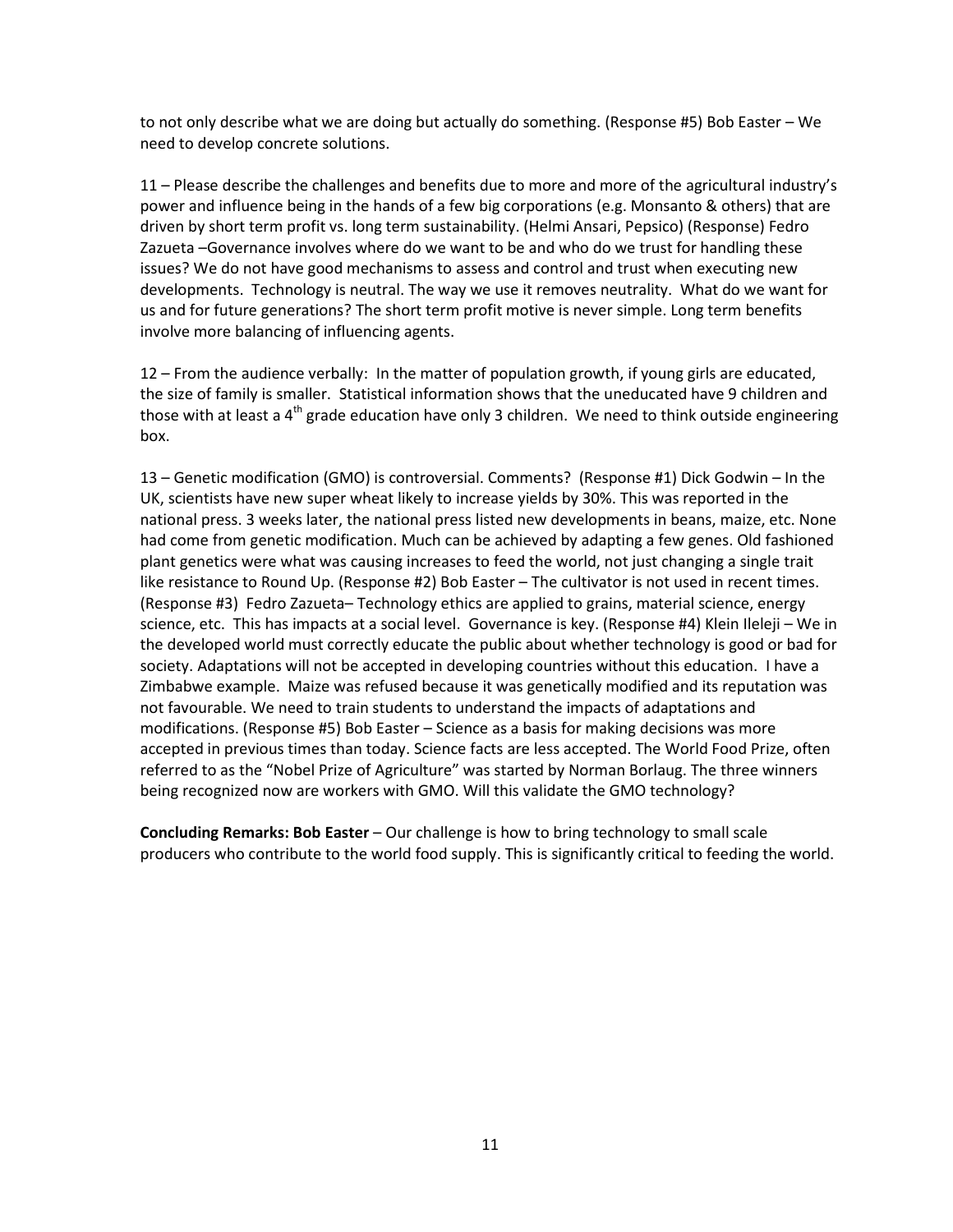## GLOBAL CHALLENGES FORUM 2013 AIM, Monday, July 22<sup>nd</sup>, 9:30-noon, Chicago C – Sheraton Robert Easter, Session moderator

| panelist                | <b>Title</b>                              | attending on behalf of: (organization)                   | e-mail                           |
|-------------------------|-------------------------------------------|----------------------------------------------------------|----------------------------------|
| Jong Hoon Chung         | Editor-in-chief of Korean Society for     | Korean Society for Agricultural Machinery (KSAM)         | jchung@snu.ac.kr                 |
|                         | Agricultural Machinery (KSAM) and         |                                                          |                                  |
|                         | professor, Seoul National University      |                                                          |                                  |
| Daniella Jorge de Moura | Professor, Universidade Estadual de       | Brazilian Society of Agricultural Engineering            | daniella.moura@feagri.unicamp.br |
|                         | Campinas; President, Brazilian Society of | (SBEA) and Latin American and Caribbean                  |                                  |
|                         | <b>Agricultural Engineering</b>           | Association of Agricultural Engineering (ALIA)           |                                  |
| Richard (Dick) Godwin   | <b>Emeritus, Honorary and Visiting</b>    | European Society of Agricultural Engineers (Eur Ag       | dickjillgodwin@waitrose.com      |
|                         | Professorships from Cranfield             | Eng) and the UK organization IAgrE                       |                                  |
|                         | University, Czech University of Life      |                                                          |                                  |
|                         | <b>Sciences and Harper Adams</b>          |                                                          |                                  |
|                         | University respectively and an            |                                                          |                                  |
|                         | Honorary Doctorate from the Slovak        |                                                          |                                  |
|                         | University of Agriculture                 |                                                          |                                  |
| Yoshisuke Kishida       | President, Shin-Norinsha                  | Science Council of Japan                                 | ama@shin-norin.co.jp             |
| Ta-Te Lin               | Distinguished Professor and Associate     | Taiwan Institute of Biomechatronics                      | m456@ntu.edu.tw                  |
|                         | Dean, Department of Bio-Industrial        |                                                          |                                  |
|                         | Mechatronics, Engineering                 |                                                          |                                  |
|                         | College of Bioresources and Agriculture,  |                                                          |                                  |
|                         | Graduate Institute of Brain and Mind      |                                                          |                                  |
|                         | Sciences, National Taiwan University      |                                                          |                                  |
| <b>Ying Yibin</b>       | Associate Dean & Professor                | Chinese Society of Agricultural Engineering (CSAE)       | ybying@zju.edu.cn                |
|                         | Faculty of Agriculture, Life and          | and Chinese Society for Agricultural Machinery<br>(CSAM) |                                  |
|                         | Environment Sciences; Vice-president      |                                                          |                                  |
|                         | of Chinese Society of Agricultural        |                                                          |                                  |
|                         | Engineering (CSAE) and Vice President     |                                                          |                                  |
|                         | of the Chinese Society for Agricultural   |                                                          |                                  |
|                         | Machinery (CSAM)                          |                                                          |                                  |
| Fedro Zazueta           | Associate CIO and Professor, University   | International Commission of Agricultural and             | fsz@ufl.edu                      |
|                         | of Florida; past President of the         | <b>Biosystems Engineering (CIGR)</b>                     |                                  |
|                         | International Commission of               |                                                          |                                  |
|                         | Agricultural and Biosystems Engineering   |                                                          |                                  |
|                         | (CIGR)                                    |                                                          |                                  |
| Toshinori Kimura        | Secretary General of CIGR                 | International Commission of Agricultural and             | toshibio@bpe.agr.hokudai.ac.jp   |
|                         |                                           | <b>Biosystems Engineering (CIGR)</b>                     |                                  |
| Klein Ileleji           | Associate Professor, Purdue               | African Network Group                                    | Ileleji@purdue.edu               |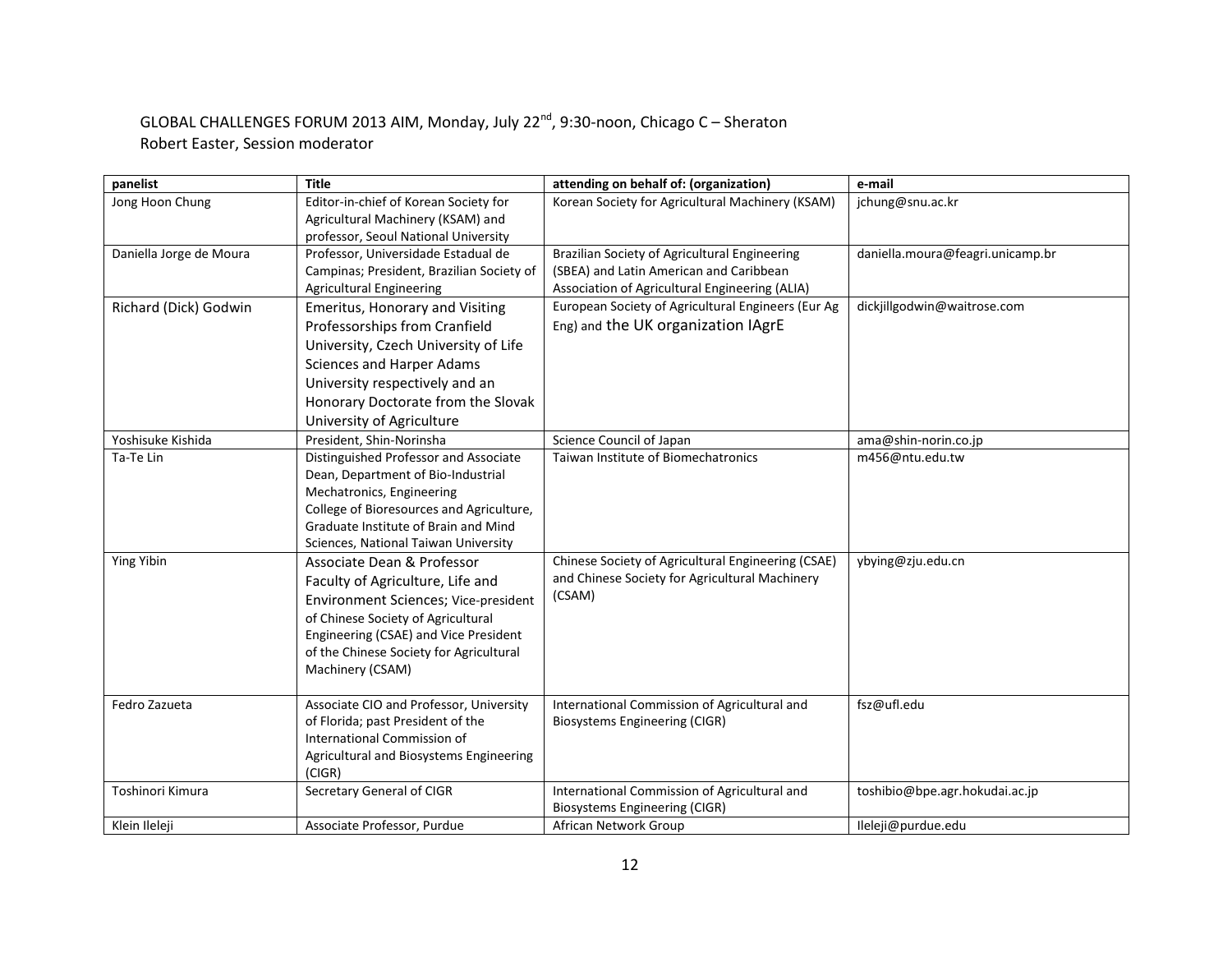| Bernardo Predicala | Research Scientist, Prairie Swine Centre; | Canadian Society for Bioengineering (CSBE) | Bernardo.predicala@usask.ca    |
|--------------------|-------------------------------------------|--------------------------------------------|--------------------------------|
|                    | President of the Canadian Society for     |                                            |                                |
|                    | Bioengineering (CSBE)                     |                                            |                                |
| Tony Kajewski      | Manager, John Deere; ASABE President      | ASABE                                      | KajewskiAnthonyH@JohnDeere.com |

#### ORGANIZING COMMITTEE:

Lalit R. Verma - Chair Sreekala Bajwa Terry Howell Sonia M. Maassel Jacobsen Tony Kajewski Yoshisuke (Yoshie) Kishida Ajit Srivastava K C Ting Fedro Zazueta Darrin Drollinger, ASABE staff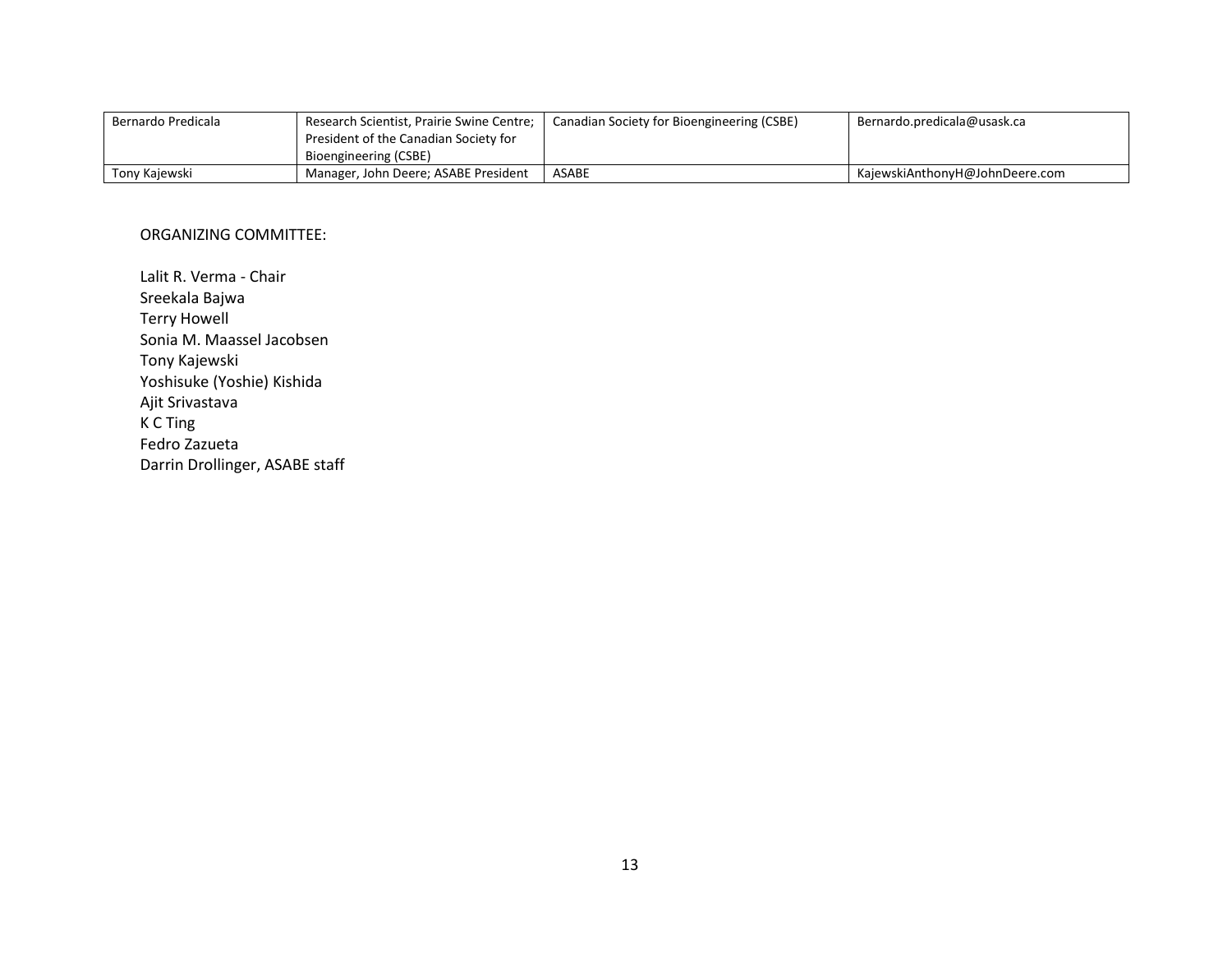## **Summary (from KC Ting's notes) July 22, 2013:**

#### **Challenges (Issues, Barriers)**

- 1. Low Food security
- 2. Self sufficiency
- 3. Energy sufficient for production of food and fiber
- 4. Human capital development
- 5. Reduce greenhouse gases
- 6. New technology for producing food, fiber and fuel
- 7. Balance future supply and demand
- 8. Critical nurturing of the new generation
- 9. Soil a limited resource
- 10. Hunger, malnutrition, poverty
- 11. Diversity such that solutions are not universal
- 12. Gender equality empower women
- 13. Create jobs
- 14. Not enough agricultural and biological engineers
- 15. International collaboration needs to be stronger
- 16. Decrease the economic gap between small farmers and higher income population
- 17. Increase land productivity (mechanization)
- 18. Ethics for engineers human handling of power
- 19. Deliver solutions to the people that need them
- 20. Environmental sustainability
- 21. Strategic partnerships
- 22. High population density and small agricultural presence
- 23. Aging Society
- 24. Need for urban agriculture
- 25. Building value-added industry
- 26. Biomass logistic (efficiency)
- 27. Small percentage of land is available to solve problems
- 28. Continued agricultural mechanization, notably for small producers
- 29. Urbanization farmland reduction
- 30. Bioproduction in a cold climate and within a global economy
- 31. Student numbers decreasing in ag/bio engineering
- 32. Food, health, education
- 33. Influential ag/bio engineers
- 34. Use a problem solving approach, not just the tools themselves
- 35. Need  $21^{st}$  century technology applied in many ways
- 36. Be at the table for strategic decisions
- 37. What science and technology will transform our profession even more?

#### **Opportunities (Approaches, Collaboration)**

- 1. National food management system
- 2. Renewable energy and reducing greenhouse gases
- 3. Science without borders program
- 4. Training new human capital